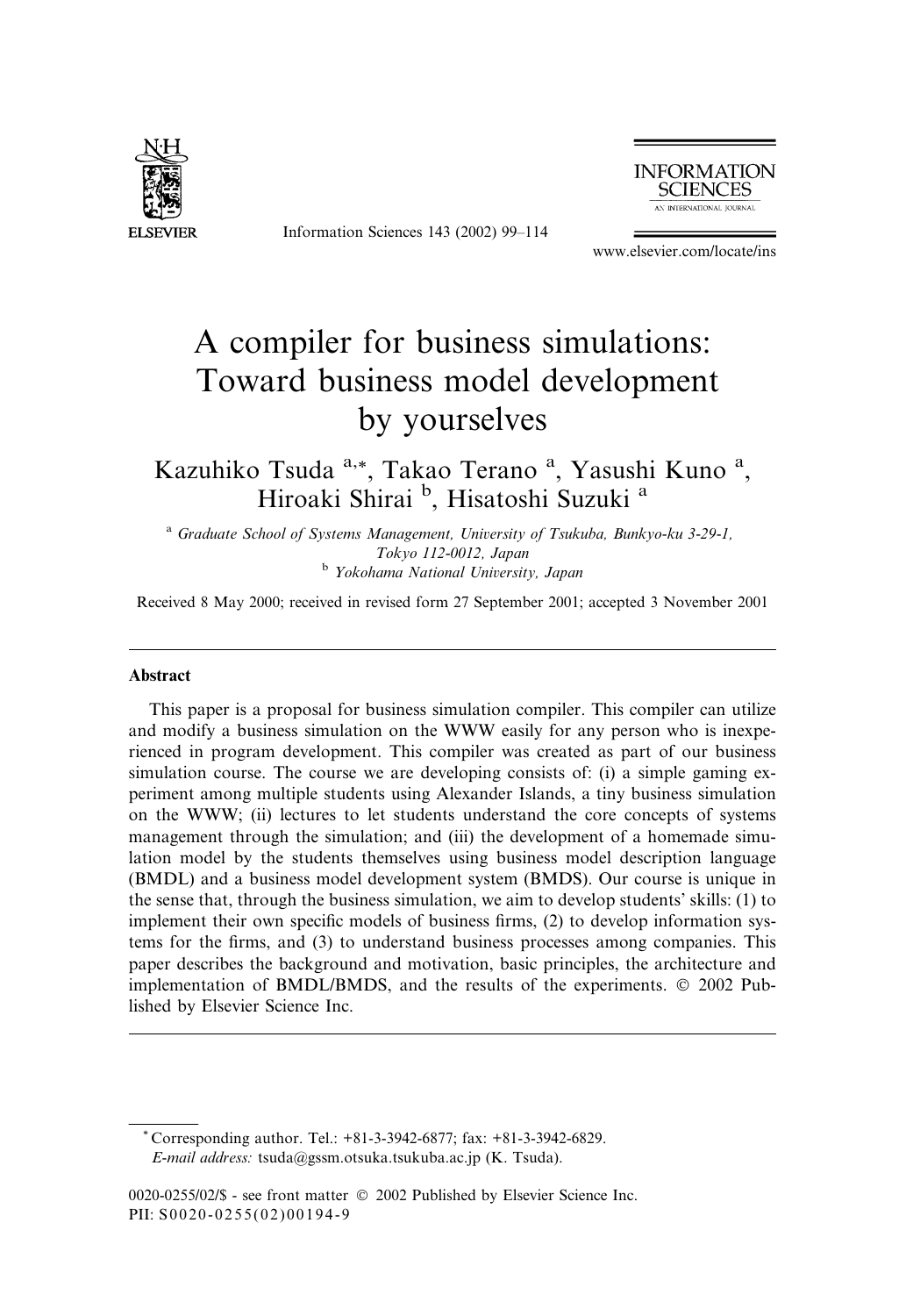### 1. Introduction

This paper is a proposal for business simulation compiler. This compiler was created as part of a novel approach to a business simulation course at the graduate school of systems management (GSSM) of Tsukuba University. The goals of the course are to develop students' skills: (1) to implement their own specific models of business firms, (2) to develop information systems for the firms, and (3) to understand business processes among companies.

In order to achieve the goals, the most unique point of the course is to let the students develop their own business simulations. The developed simulations are run and evaluated by other members of the class, as well as lecturers on theWWW environment. Through the experience, the students will eventually understand the concepts and skills of business management. In order to develop a business simulation, advanced knowledge about computers or program development is required. However, few people have such experience in program development or computers. So, it is necessary to create a compiler that anyone could easily develop a business simulation with. This compiler consists of business model description language (BMDL) and business model development system (BMDS).

This paper describes the background and motivation, basic principles, the architecture and implementation of BMDL/BMDS, some results of our school's three years of course experience, and future issues.

#### 2. Background and motivation

A business simulation is a common vehicle to study business and management principles under controlled virtual situations. The conventional approach to business simulation courses is, at least in Japan, to educate students on the concepts of management, accounting, business processes, and/or the basic techniques for business analysis [5,10]. Then such education is applied on the numerous conventional gaming simulations available in the literature in order to attain these goals [2,11,13].

However, at GSSM, such approaches are not enough. The students we have are all business people from various industries. They have their own jobs during the daytime, different expertise, and different backgrounds in their experience. Therefore, although the academic levels of the students are so divergent, only playing simulations will not satisfy them. They want to know how to make good management decisions by the use and development of business models, decision support tools, and business information systems [8].

To meet the requirements and based on our previous experience [3,4,14–16], we set the following goals in designing our business simulation course:

1. The game we will use is simple enough for business people of varying backgrounds, especially for those who have little accounting knowledge, that they can understand the basic process of business simulations.